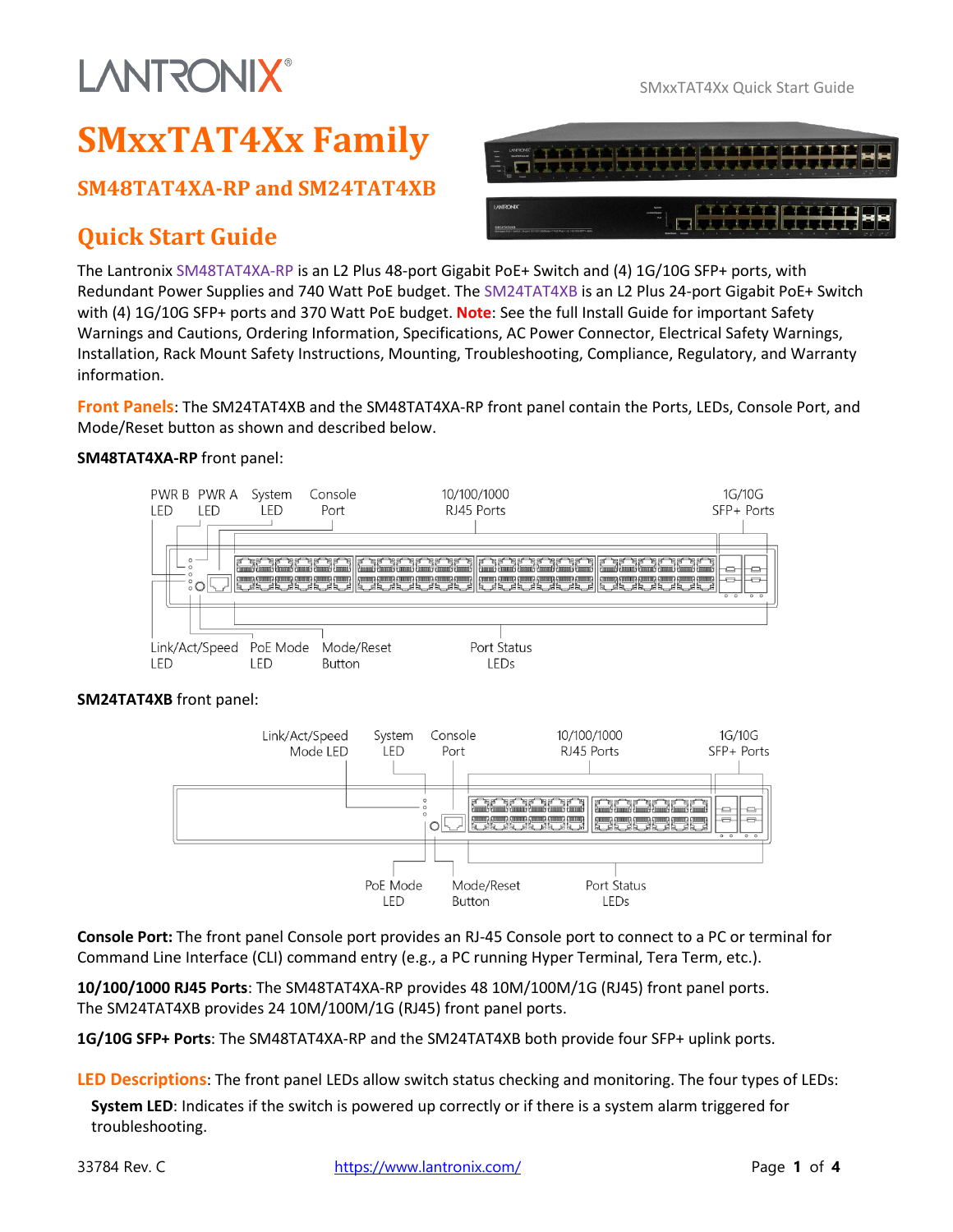

**Power LEDS** (SM48TAT4XA-RP only): Indicates if the switch power supply A/B powered up correctly or not.

Port Status LEDs: Indicates the current status of each port. You can check these LEDs to understand the port status in different modes, after changing the mode by pressing the Mode/Reset button.

**Mode LED** : Indicates the mode of all ports on the switch. You can press the Mode/Reset button sequentially to switch among the two different modes (Link/Activity/Speed mode and PoE mode).

**System LED:** Off when switch is not receiving power. On green when switch is powered ON correctly. On red in abnormal state, such as exceeding operating temperature range, has been detected in the switch.

#### **Table 1: Port Status LEDs**:

| <b>LED</b> | Color                 | <b>Function</b>                                                                                                                                                                                                                                                                                                                                                                                                                                                                                |
|------------|-----------------------|------------------------------------------------------------------------------------------------------------------------------------------------------------------------------------------------------------------------------------------------------------------------------------------------------------------------------------------------------------------------------------------------------------------------------------------------------------------------------------------------|
| TP Port    | Green/<br>Amber       | For Ethernet Mode:<br>• 1G Link/Act: Green Color<br># RJ45 Port Left LED Behavior:<br>=> Light off: port disconnected or link failed<br>=> Green Light on: Link Present, No Activity<br>=> Green Blinking: Activity. Port is sending or receiving data<br>• 10M/100M Link/Act: Amber Color<br># RJ45 Port Right LED Behavior:<br>=>Light off: port disconnected or link failed<br>=>Amber Light on: Link Present, No Activity<br>=>Amber Blinking: Activity. Port is sending or receiving data |
| SFP+ Port  | Green/<br><b>Blue</b> | LNK: Blue/Green (Two Color)<br>Light off: port disconnected or link failed<br>Green Light on: link-up (1G)<br>Blue Light on: link-up (10G)<br>ACT: Blinking: activity (receiving or transmitting data)                                                                                                                                                                                                                                                                                         |

#### **Table 2: Mode LEDs**

| <b>Mode LED</b>                                                 | Color     | <b>Function</b>                                                                                                                                                                                                                                                                                             |
|-----------------------------------------------------------------|-----------|-------------------------------------------------------------------------------------------------------------------------------------------------------------------------------------------------------------------------------------------------------------------------------------------------------------|
| POWER/Alarm                                                     | Green/Red | • SYS: Green/Red Bi-Color<br>Light off: Power Off<br>Green Lit: Indicates the switch in power on system initialization<br>process.<br>=> Red Lit: Indicates a malfunction. Contact technical support<br>=> Green Blinking: Indicates that the switch is running normally<br>$\Rightarrow$ Red Blinking: N/A |
| Link/Act/ Speed<br>System <sup>O</sup><br>Link/Act/Speed<br>PoE | Green     | The Port Status LEDs are displaying link status, network activity and<br>speed of each port.<br>• SYS: Green Single Color<br>• Use Mode / Reset Button to change Mode<br>=> Light off: Changed Port LED to Other Mode<br>=> Green Light on: Change Port LED to Link/Act/Speed Mode                          |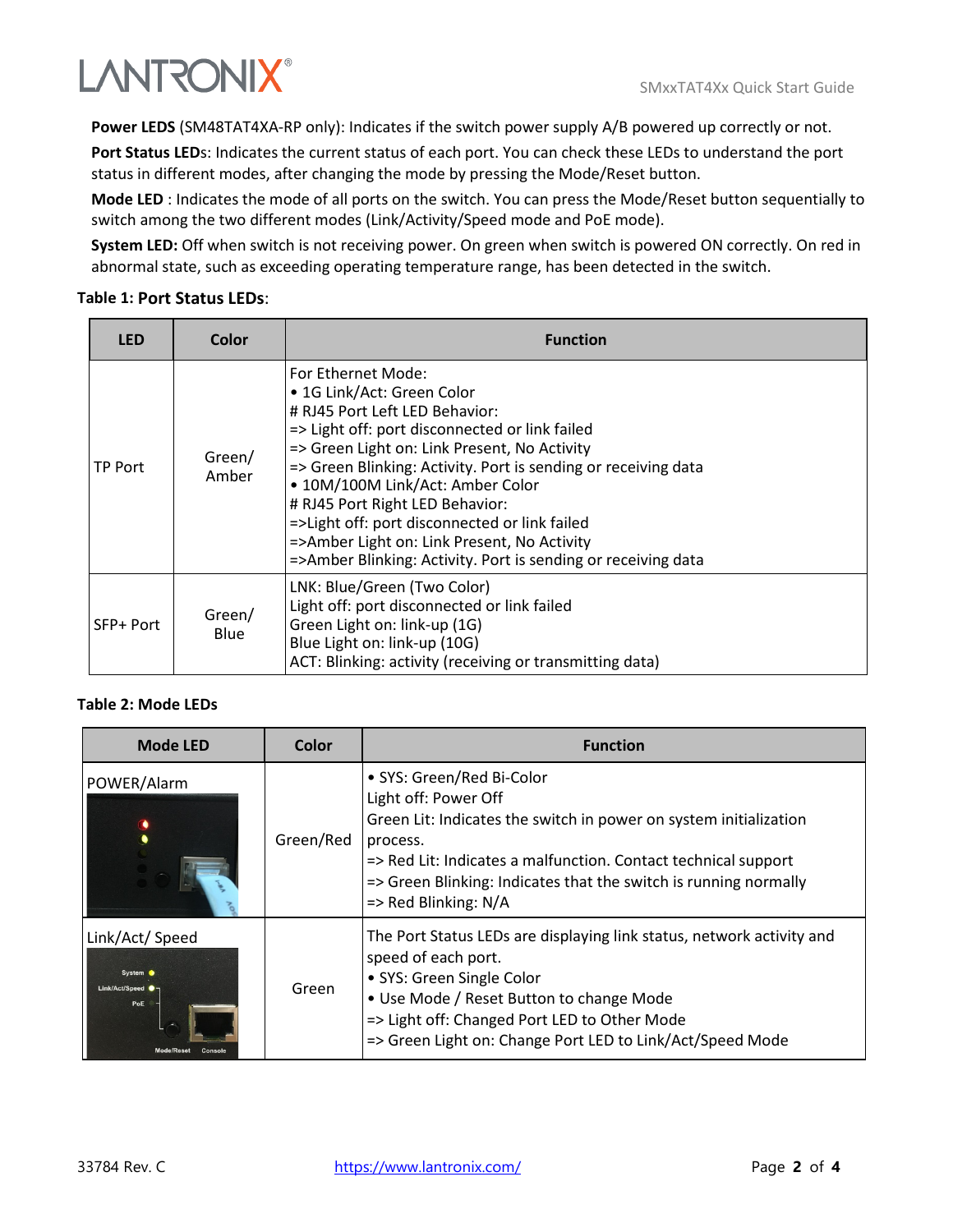SMxxTAT4Xx Quick Start Guide



| <b>Mode LED</b>                                                   | Color | <b>Function</b>                                                                                                                                                                                                                                          |
|-------------------------------------------------------------------|-------|----------------------------------------------------------------------------------------------------------------------------------------------------------------------------------------------------------------------------------------------------------|
| PoE<br>System <sup>O</sup><br>Link/Act/Speed .<br>PoE $\bullet$ - | Green | The RJ45 Port Status LEDs are displaying PoE powering status of each<br>port.<br>• SYS: Green Single Color<br>• Use Mode / Reset Button to change Mode<br>=> Light off: Changed Port LED to Other Mode<br>=> Green Light on: Change Port LED to PoE Mode |

By pressing the Mode/Reset button for less than 2 seconds to change LED modes (Link/Act/Speed Mode or PoE Mode) you can check the port status by reading the LED behaviors. See the Install Guide.

**Mode/Reset button**: By pressing the Mode/Reset Button for certain period of time, you can: **Change Port Status LED Mode**: To read the port status correctly in the two different modes (Link/Act/Speed mode or PoE mode). **Reset the Switch**: To reboot and get the switch back to the previous configuration settings saved. **Restore the Switch to Factory Defaults**: To restore the original factory default settings back to the switch. **Note**: Based on the table below, you can determine which task is being performed by reading the LED behaviors while pressing the Mode/Reset button. Once the LED behaviors are correctly displayed, just release the button.

#### **Mode/Reset button**:

**Change LED Mode**: Press the button for 0~2 seconds; the SYS LED is On green; the LED status changes based on the mode selected.

**Reset Switch**: Press the button for 2~7 seconds; the SYS LED blinks green; all port status LEDs are Off.

**Restore to Defaults**: Press the button for 7~12 seconds; the SYS LED blinks green; all port status LEDs stay On.

**Back Panels**: The SM48TAT4XA-RP back panel contains the AC Power Connector(s), DC and AC LEDs, and a 2<sup>nd</sup> AC Power Connector. The SM24TAT4XB back panel contains the AC Power Connector.

**AC Power Connector**: The back panel provides the AC Power Connector marked AC Line: 100-200V 50-60Hz.

#### **Installation**

**Package Contents**: Carefully unpack the switch from the packaging and verify you received one Switch, one AC Power cord, four rubber feet, this document, two 19" Ear Rack Brackets, 8 Screws, 2 screws for power plate cover, one DB9F to RJ45 Plug Console Cable, EPE for PSU (x2, -RP only), and one Insert card.

**Mount Switch in a 19-inch Rack**: **1.** Attach the mounting brackets to both sides of the chassis. Insert screws and tighten then with a screwdriver to secure the brackets. **2.** Place the switch on a rack shelf in the rack. Push it in until the oval holes in the brackets align with the mounting holes in the rack posts. **3.** Attach the brackets to the posts. Insert screws and tighten them.

**Mount Switch on Desk or Shelf**: **1.** Verify that the workbench is sturdy and reliably grounded. **2**. Attach the four adhesive rubber feet to the bottom of the switch.

**Install SFP+ Modules**:. **1.** Position the SFP device at either installation slot, with the SFP label facing up on upper SFP slots or down on lower SFP slots. **2.** Carefully slide the SFP device into the slot, aligning it with the internal installation guides. **3.** Press firmly so that the SFP device is firmly seated. **4.** Attach an appropriate cable into the SFP module port. **5.** Attach the other end of the cable to the other device.